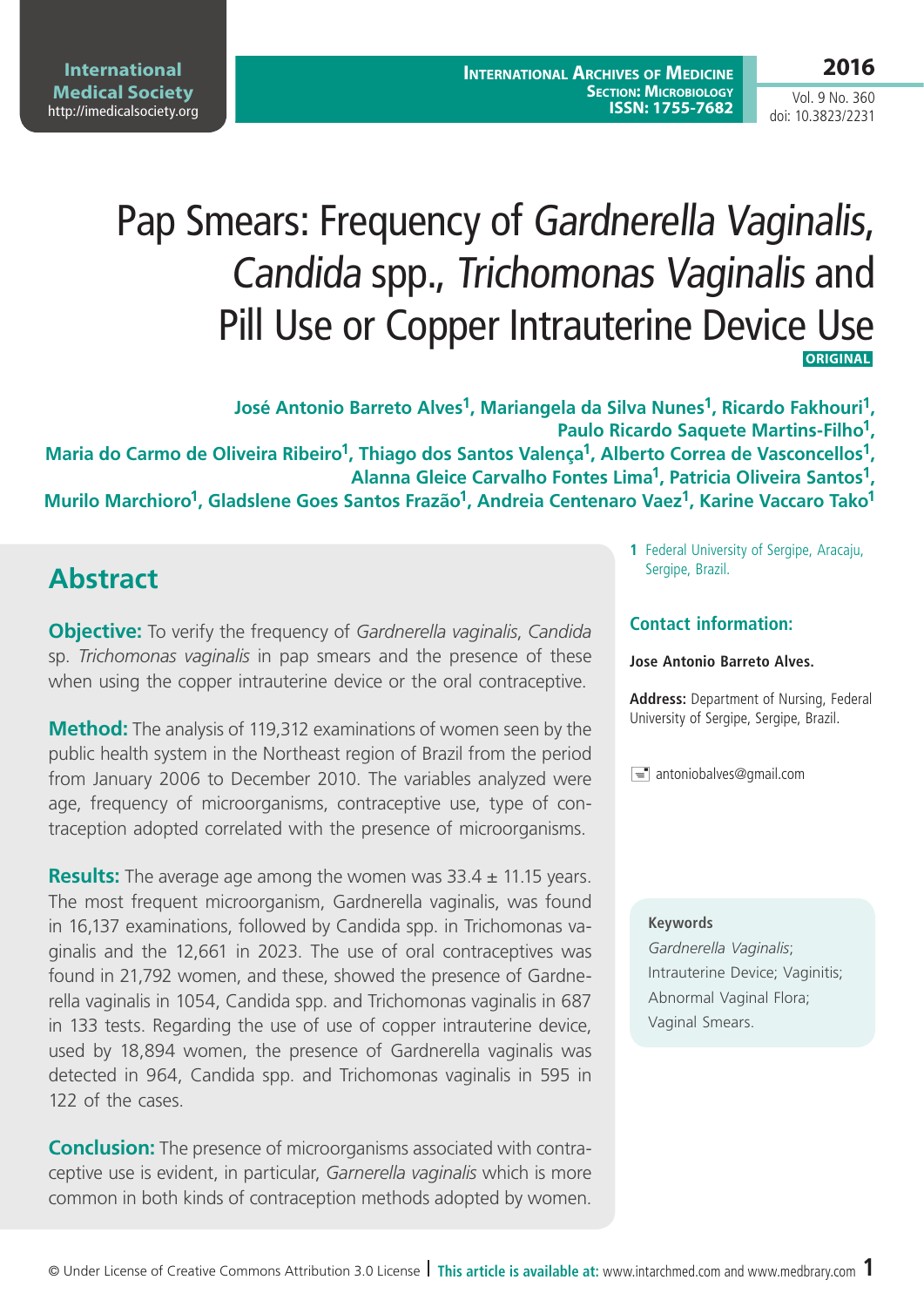**2016** Vol. 9 No. 360

doi: 10.3823/2231

# **Introduction**

The normal vaginal microbiota, its interaction with the products of microbial metabolism, hormonal status and host immune response, are factors that promote the balance in the vaginal ecosystem [1]. The presence of women with genital tract infection caused by *Gardnerella vaginalis*, *Candida* spp. or *Trichomonas vaginalis* is frequent in gynecological medical offices and public health services [2, 3].

In this context, it is observed that bacterial vaginosis affects 30% of women in childbearing age, with asymptomatic prevalence and is associated mainly to the presence of *Gardnerella vaginalis* [4]. Vaginal candidiasis is developed when there is excessive proliferation of *Candida* spp. and it may be present even in acidic vaginal ph [5]. Trichomoniasis is considered a sexually transmitted disease, asymptomatic for most men, in contrast to what occurs with women, whose etiologic agent is the protozoan *Trichomonas vaginalis* [2].

The presence of these microorganisms in the vagina may be predominantly asymptomatic. Nevertheless, when symptoms are present, they can range from mild discomfort to severe complications such as infertility, spontaneous abortion, premature labor, pelvic inflammatory disease and pelvic endometritis [6, 7]. The use of the copper intrauterine device, spermicides, intercourse frequency and the habit of using vaginal douches are considered risk factors for these infections. However, the use of barrier methods or oral contraceptives is protective against such illnesses [8].

There is no agreement for the most appropriate contraceptive method for women who have recurring infections in the genital tract [9]. Despite the problem, there are very few studies on the relationship between the use of contraceptives and the presence of infectious agents.

Although the Pap smear has been designed for recognition epithelial changes in the neoplastic or pre-neoplastic nature of the cervix, through it, one may suggest the presence of certain microbiological agents such as *Garderella vaginalis*, *Candida* spp. and *Trichomonas vaginalis* [7, 10]. This technique is a valuable diagnostic tool, especially in places where technological resources are limited [11].

Thus, the possibility of severe complications among women colonized increases the importance of studies to identify the age group most likely to develop bacterial vaginosis, candidiasis and trichomoniasis, as well as to determine the most appropriate contraceptive method.

Prevalence studies can be an alternative to check for possible risk factors. This information may be used in the planning of assistance policies to women's health and hence, measures of prevention and treatment become more effective by reducing the proliferation of resistant microorganisms. The purpose of this study was to determine the frequency of *Candida* spp., *Trichomonas vaginalis* and *Gardnerella vaginalis* in Pap tests and the presence of the copper intrauterine device or oral contraceptive.

### **Method**

This is a descriptive, cross-sectional study, using secondary data. We analyzed the information contained in preventive screening of the cervix smear collection, which took place in establishments that provide service to the public health system, the women's health attention program in the city of Aracaju, Northeast Brazil. With the performance of 133 family health teams, the city of Aracaju, is a reference in health services for other counties of the region and it has 43 institutions of primary health care, which have performed the Pap smear.

 A number of 119,312 pap smears tests collected from January 2006 to December 2010 whose data were collected from the Database Information System for cervical cancer (SISCOLO), under the responsibility of the Municipal Health Department of that city, were analyzed. This system is designed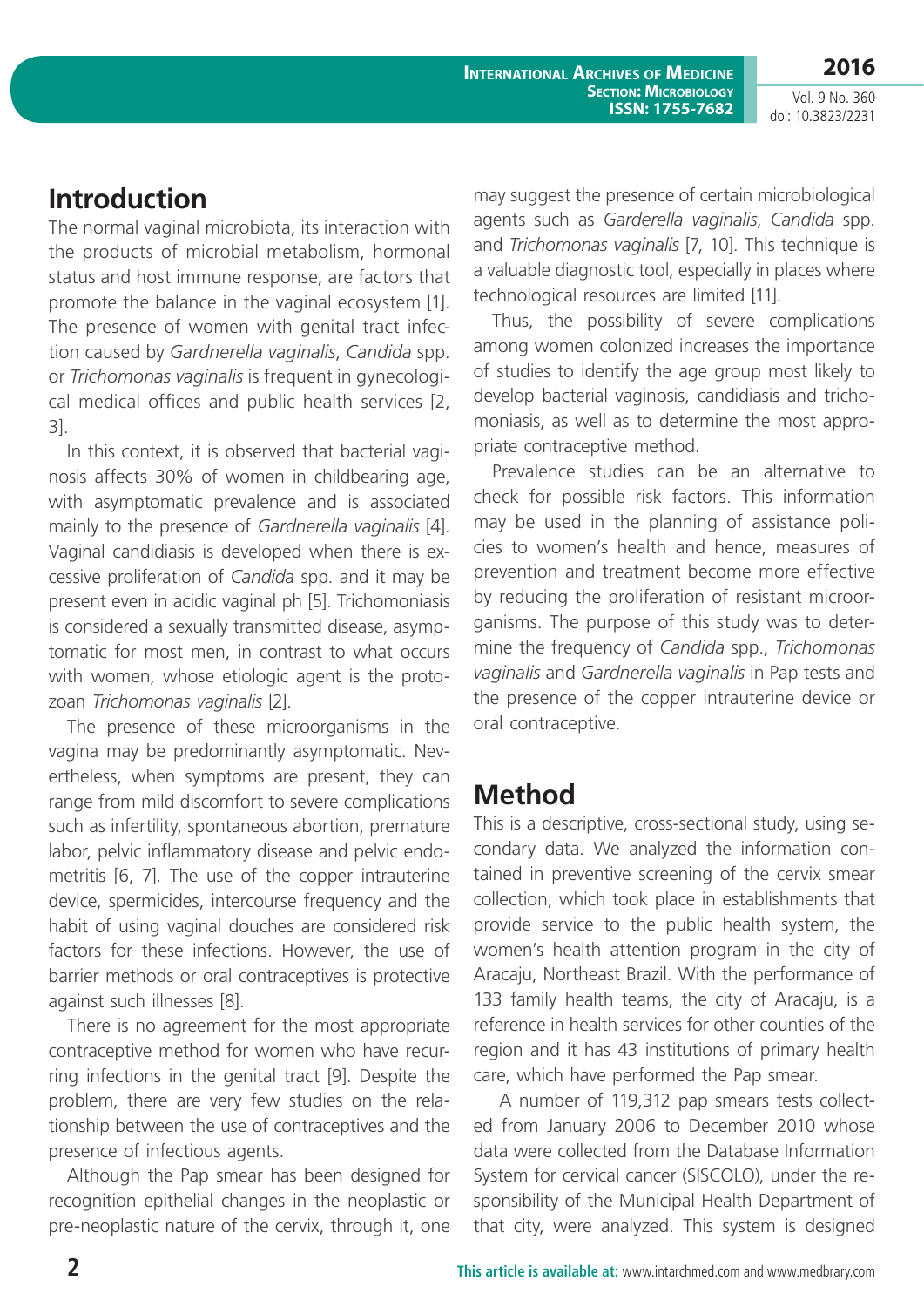Vol. 9 No. 360 doi: 10.3823/2231

**2016**

to store the identification of women, demographic and epidemiological information, in addition to the results of cytopathology and histopathology tests performed by the Public Health System in Brazil.

All the information has been transferred, categorized and analyzed in computer database software program SPSS (Statistical Package for the Social Sciences) version 18.0, and presented in the form of tables, using the chi-square test to check for the level of significance between groups. The significance level of 5% was considered to the whole study.

The variables analyzed in this study were: frequency of Candida spp. *Gardnerella vaginalis* and *Trichomonas vaginalis*, the use of pills or the intrauterine device, average age of patients and type of contraception method associated with the presence of microorganisms.

This study was approved by the Ethics Committee in Research of the Federal University of Sergipe under no-CAAE 1292.0.000.107-11.

## **Results**

*Gardnerella vaginalis* was the most common organism in all years investigated with 16,137 (13.52%) women affected, followed by *Candida* spp. with 12,661 (10.61%) and finally 2,023 with *Trichomonas vaginalis* (1.7%). The mixed infection caused by *Candida* spp. with *Gardnerella vaginalis* was identified in 504 cases with *Trichomonas vaginalis Gardnerella vaginalis* in 172 cases, *Candida* spp. associated with *Trichomonas vaginalis* was identified in 52 cases and *Candida* spp. *Gardnerella vaginalis* associated with the presence of *Trichomonas vaginalis* in 07 cases, **Table 1**.

It was observed that 21,792 women reported using oral contraceptive, and among these ones, there was the presence of *Gardnerella vaginalis* in 1054 women, Candida spp. in 687 cases and 133 *Trichomonas vaginalis*. Regarding the use of copper intrauterine device, 18,894 women have it as a contraception method and there was no record of the presence of *Gardnerella vaginalis* in 964, Candida spp. and *Trichomonas vaginalis* in 595 in

Table 1. Occurrence of microorganisms in pap smears. Information System Cervical Cancer: SISCOLO, Sergipe, 2006-2010.

| <b>Variables</b>                                                 | 2006           | $\frac{9}{6}$            | 2007          | %                        | 2008  | $\frac{0}{0}$            | 2009     | $\%$                     | 2010           | $\%$                     | <b>Total</b> | %                        | p-valor* |
|------------------------------------------------------------------|----------------|--------------------------|---------------|--------------------------|-------|--------------------------|----------|--------------------------|----------------|--------------------------|--------------|--------------------------|----------|
| Total number of exams                                            | 16550          | $\overline{\phantom{a}}$ | 27292         | $\overline{\phantom{a}}$ | 23983 | $\overline{\phantom{a}}$ | 27138    | $\overline{\phantom{a}}$ | 24349          | $\overline{\phantom{a}}$ | 119312       | $\overline{\phantom{a}}$ |          |
| Gardnerella Vaginalis                                            | 2010           | 12.15                    | 4162          | 15.25                    | 2803  | 11.69                    | 3402     | 12.54                    | 3708           | 15.23                    | 16137        | 13.52                    | 0.001    |
| Candida Spp.                                                     | 1705           | 10.3                     | 3237          | 11.86                    | 2061  | 8.59                     | 2622     | 9.66                     | 2996           | 12.3                     | 12661        | 10.61                    |          |
| Trichomonas Vaginalis                                            | 385            | 2.33                     | 517           | 1.89                     | 405   | 1.69                     | 392      | 1.44                     | 317            | 1.3                      | 2023         | 1.7                      |          |
| Gardnerella Vaginalis/<br>Candida Spp.                           | 74             | 0.45                     | 129           | 0.47                     | 75    | 0.31                     | 110      | 0.41                     | 114            | 0.47                     | 504          | 0.42                     | 0.156    |
| Gardnerella Vaginalis/<br>Trichomonas Vaginalis                  | 35             | 0.21                     | 54            | 0.2                      | 33    | 0.14                     | 28       | 0.1                      | 21             | 0.09                     | 172          | 0.14                     | 0.351    |
| Candida Spp./Trichomonas<br>Vaginalis                            | 8              | 0.05                     | 11            | 0.04                     | 13    | 0.05                     | 10       | 0.04                     | 10             | 0.04                     | 52           | 0.04                     | 0.655    |
| Gardnerella Vaginalis/<br>Candida Spp./<br>Trichomonas Vaginalis | $\overline{2}$ | 0.01                     | $\mathcal{P}$ | 0.01                     | 3     | 0.01                     | $\Omega$ | $\Omega$                 | $\overline{0}$ | $\overline{0}$           | 7            | 0.01                     | 0.418    |
| *: Chi-square $p \le 0.05$                                       |                |                          |               |                          |       |                          |          |                          |                |                          |              |                          |          |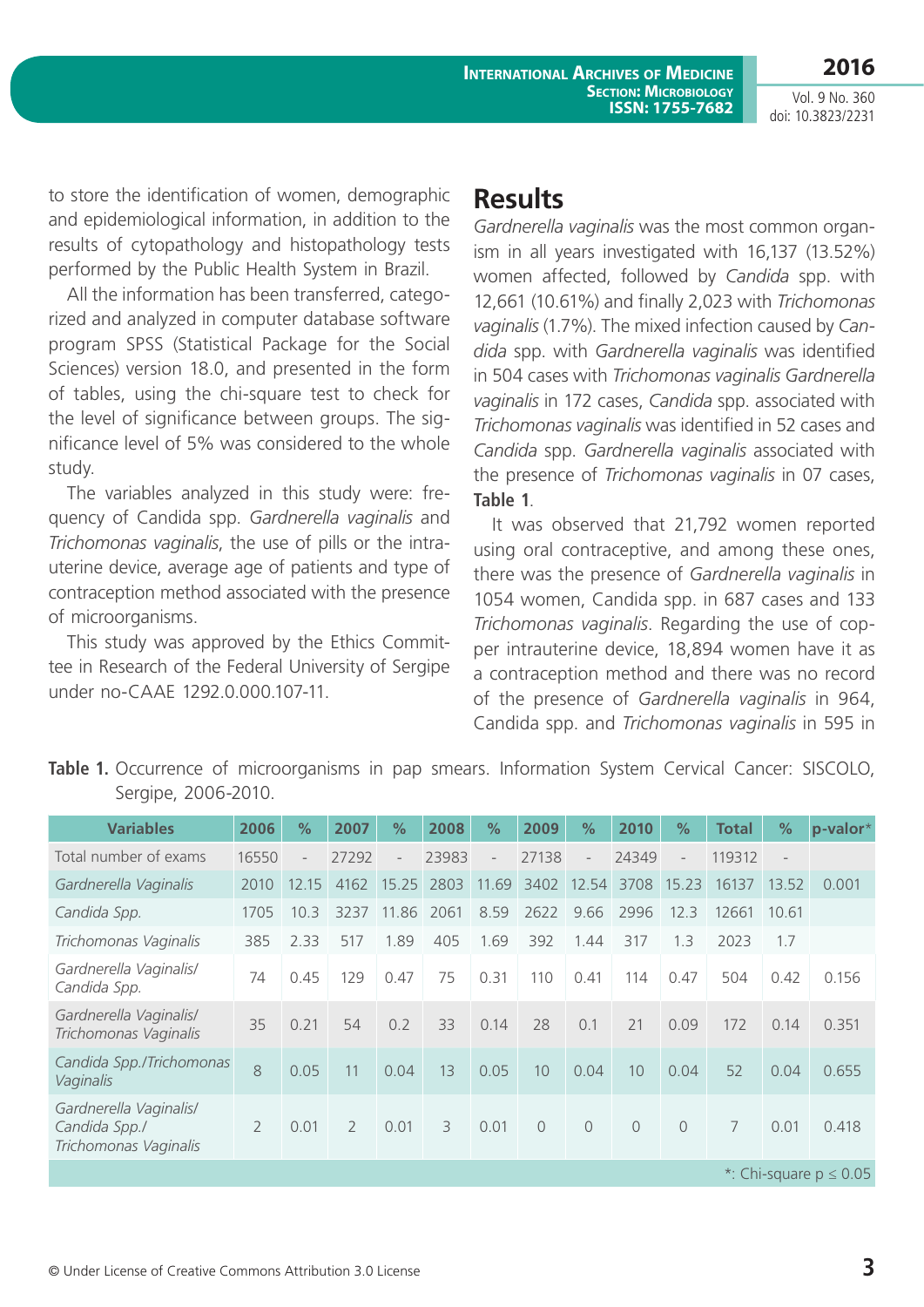**2016**

Vol. 9 No. 360 doi: 10.3823/2231

| <b>Variable</b>            | <b>Microrganisms</b> |     | 2006 $p-value^*$ | 2007 | p-value* |     | 2008 p-value* | 2009 | p-value* | 2010           | $ p-value^* $ |
|----------------------------|----------------------|-----|------------------|------|----------|-----|---------------|------|----------|----------------|---------------|
| <b>IUD</b>                 | Gardnerella          | 131 | 0.01             | 288  | 0.01     | 247 | 0.01          | 259  | 0.01     | 39             | 0.02          |
|                            | Candida Spp.         | 62  | 0.01             | 187  | 0.01     | 139 | 0.19          | 187  | 0.01     | 20             | 0.01          |
|                            | Trichomonas          | 11  | 0.83             | 37   | 0.06     | 35  | 0.46          | 35   | 0.6      | $\overline{4}$ | 0.52          |
| PILL                       | Gardnerella          | 136 | 0.45             | 310  | 0.27     | 257 | 1.3           | 274  | 0.01     | 77             | 0.05          |
|                            | Candida Spp.         | 74  | 0.01             | 210  | 0.33     | 150 | 0.56          | 204  | 0.08     | 49             | 0.04          |
|                            | Trichomonas          | 17  | 0.67             | 37   | $0.01*$  | 35  | 0.62          | 39   | 0.31     | 5              | 0.59          |
| *: Chi-square $p \le 0.05$ |                      |     |                  |      |          |     |               |      |          |                |               |

Table 2. Use of pill or IUD associated with the presence of microorganisms. Information System Cervical Cancer (SISCOLO), Sergipe, 2006-2010.

122, **Table 2**. The average age among women who had some kind of micorganisms considered potential infectious agent was  $33.4 \pm 11.15$  years.

# **Discussion**

Although the Pap test is not designed to diagnose the presence of microorganisms, its use for this purpose until the present day is a routine and remains controvsial [12, 13]. When comparing its performance to that end, encouraging results are found in the diagnosis of *Gardnerella* vaginalis [10, 14].

The present study found the presence of *Gardnerella vaginalis* in pap smears in the years 2006, 2007, 2008, 2009 and 2010 with 12.15%, 15.25%, 11.69%, 12.54% and 15.23%, followed by the yeast Candida spp. with 10.30%, 11.86%, 8.59%, 9.66% and 12.30%, finally showing *Trichomonas vaginalis* 2.33% 1.89% 1.69% 1.44 % and 1.30% respectively for each year. These findings support those found in several regions of Brazil where *Gardnerella vaginalis* is the most pathogenic microorganism present in the female genital tract, compared with Candida spp. which was the second, followed by *Trichomonas vaginalis* through this technique [7, 15-17].

The infection caused by *Gardnerella vaginalis* is considered by some authors to be of sexual transmission [18], although this hypothesis is refuted by its presence in virgins school girls [8]. This type of

disease has been associated with lack of proper sexual orientation, education, hygiene habits, early onset of sexual activity and multiple partners [2, 8-10]. On the other hand, the disequilibrium in the vaginal ecosystem, due to the rise in pH above 4.5 and a decrease or absence of colonization by lactobacilli, decrease of vitamin A, folate and calcium may be predisposing factors to the proliferation of microrganismo [6, 8, 19].

Like *Gardnerella vaginalis*, the presence of *Trichomonas vaginallis* can also be verified in Pap smear tests [20]. Its infection is considered a sexually transmitted disease, which risk factors are the number of sexual partners, socioeconomic status, personal hygiene, not using condoms and their association with other sexually transmitted diseases [21]. In pregnant women it can cause premature rupture of membranes and premature labor [7].

The colonization by *Candida* spp. is not generally well detected in Pap tests, due to its lower sensitivity when compared to the liquid médium [20, 22, 23]. In addition, the detection of *Candida* spp. in smear Pap tests is more difficult when the abnormal bacterial flora is also present or not when it comes to *Candida albicans*, which often do not make the pseudo-hyphae easily detected [9].

The so-called mixed infection in which there is presence of two or more potentially pathogenic microorganisms was detected in 735 tests. with a prevalence of the association bertween *Gardnerella*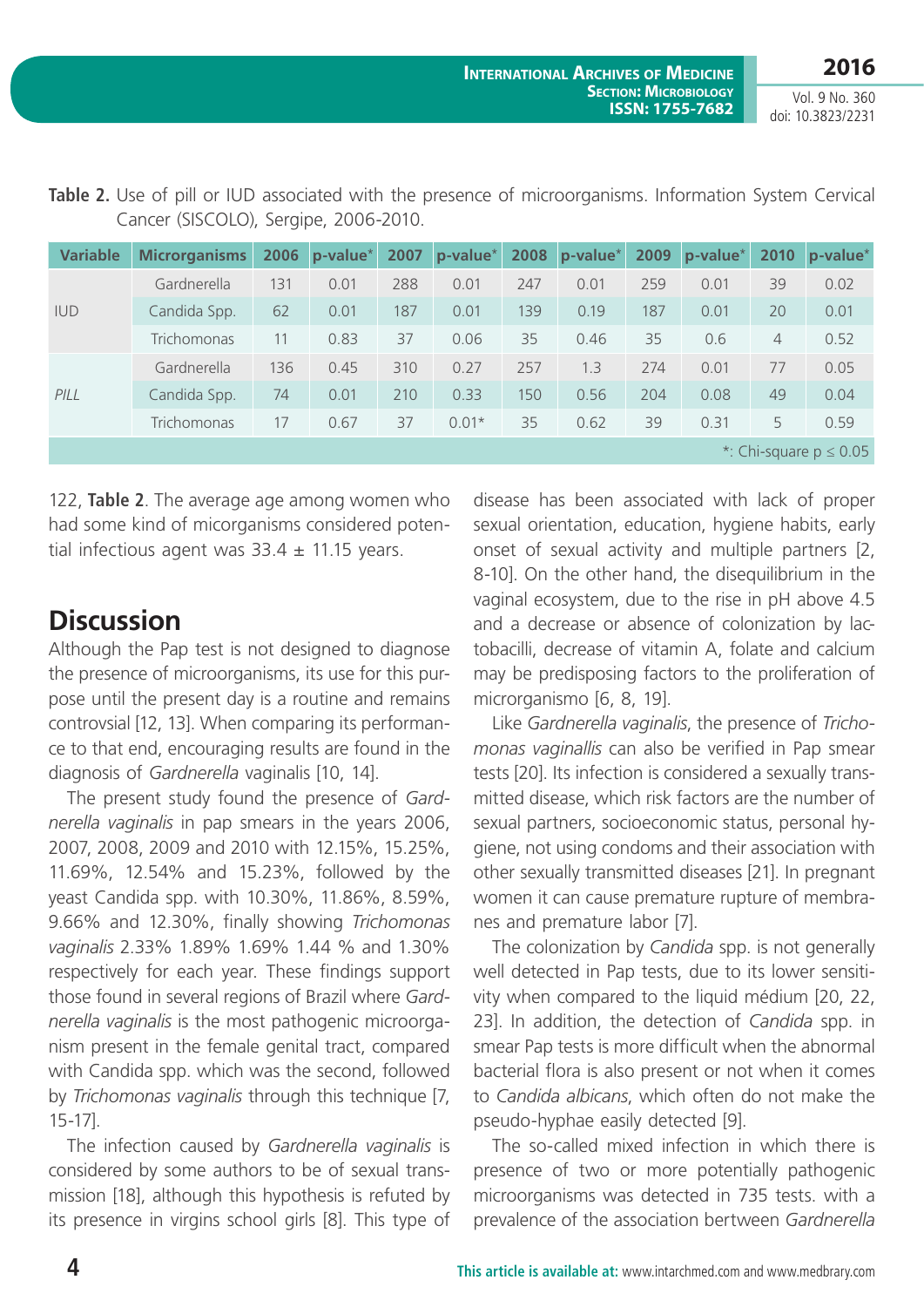**2016** Vol. 9 No. 360

doi: 10.3823/2231

*vaginallis* and Candida spp., followed by *Gardnerella vaginalis* associated with *Trichomonas vaginalis*. One hypothesis for this finding may be related to a vaginal pH which is friendly to this type of colonizing [7].

The contraceptive use was identified in only 34.1% of all analyzed tests ( $n = 119,312$ ). The pill was the most reported with 18.2%, followed by copper intrauterine device with 15.8%. In other tests the type of contraceptive method was not identified. This lack of information is an obstacle to epidemiological studies aimed at using data from the Information System Cancer of the cervix (SISCOLO). Even with this difficulty, the data stored in this system represent an important resource for epidemiological studies, allowing the reduction of costs and time spent on research [24].

The use of the pill as the contraceptive method most commonly reported among women, reinforce studies [6, 16], which proves to be one of the most widely used, especially in northeast of Brazil. Research [25] on women's health in Brazil, showed that this type of contraception is one of the two most used methods.

Regarding the presence of microorganisms associated with the studied contraceptive use, the findings corroborate studies [26, 27] on the use of the pill and increased protection of women against any type of vaginal infection. However, the presence of copper intrauterine device is typically a promoter factor for bacterial [6, 28].

The average age of women who had some type of microorganisms was  $33.4 \pm 11.1$  years, and this finding is similar to studies [29, 30] that highlight the second to fifth decades of life such as higher incidences for opportunistic infections of the vagina. In this study, the high standard deviation is justified by the large number of young people who underwent pap smear.

It was concluded that the greater frequency of *Gardnerella vaginalis*, followed by the presence of *Candida* spp. and *Trichomonas vaginalis*, denote the occurrence of mixed infections with evidence of three potentially pathogenic microorganisms. Regarding the use of contraceptives, the oral type is more used when compared with the copper intrauterine device. In the presence of microorganisms associated with the use of contraception, there is a greater frequency of *Garnerella vaginalis* in both types of contraception methods used by women. Note also that after ten years of implementation of SISCOLO, there are still many missing data, which hinders epidemiological studies, related to women's health to facilitate the most appropriate contraceptive gynecologists can state in order to prevent opportunistic infections.

### **References**

- **1.** Oliveira EH, Soares LF. Prevalência de vaginites infecciosas através da citologia clínica: um estudo no laboratório central de saúde pública do Piauí. Rev Bras Anal Clin. 2007; 39: 33-5.
- **2.** Adad SJ, Lima RV, Savan ZT, Silva MLG, Souza MAH., Saldanha JC, et al. Frequency of Trichomonas vaginallis, Candida sp and Gardnerella vaginallis in cervical-vaginal smears in four different decades. Med Journal. 2001; 119:200-5.
- **3.** Donders GGG, Mertens I, Bellen G, Pelckmans, S. Self-elimination of risk factors for recurrent vaginal candidosis. Mycoses. 2009; 54:39-45.
- **4.** Castellano Filho DS, Diniz CG, Silva VL. Bacterial vaginosis: clinical, epidemiologic and microbiological features. HU Revista. 2010; 36:223-30.
- **5.** Rosa MI, Rumel D. Fatores Associados à Candidíase Vulvovaginal: Estudo Exploratório. Rev Bras Ginecol Obstet. 2004; 26:65-70.
- **6.** Leite SRRF, Amorim MMR, Calabria WB, Leite TNF, Oliveira, VS, Ferreira-Junior JAA, et al. Perfil clínico e microbiológico de mulheres com vaginose bacteriana. Rev Bras Ginecol Obstet. 2010; 32:82-7.
- **7.** Bonfanti G, Gonçalves TL. Prevalência de *Gardnerella vaginalis, Cândida spp. e Trichomonas vaginalis* em exames citopatológicos de gestantes atendidas no Hospital Universitário de Santa Maria-RS. Rev Saúde. 2010; 36:37-46.
- **8.** De La Calle IJ, De La Calle AJ. Vaginosis bacteriana. Med Clin. 2009; 133: 789-97.
- **9.** Donders GGG, Berger J, Heuninckx H, Bellen G, Cornelis A. Vaginal flora changes on Pap smears after insertion of levonorgestrel-releasing intrauterine device. Contraception. 2011; 83:352-56.